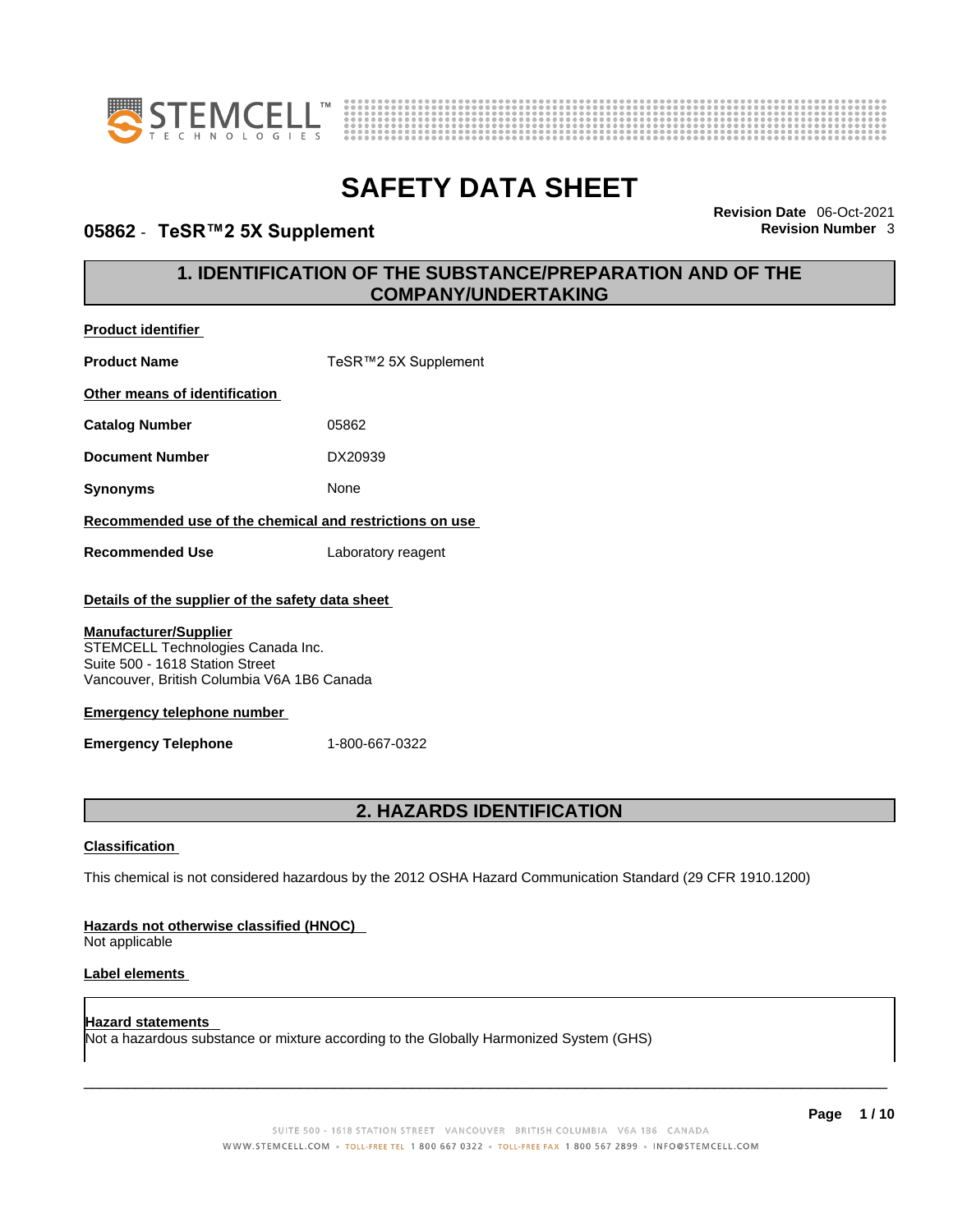



# \_\_\_\_\_\_\_\_\_\_\_\_\_\_\_\_\_\_\_\_\_\_\_\_\_\_\_\_\_\_\_\_\_\_\_\_\_\_\_\_\_\_\_\_\_\_\_\_\_\_\_\_\_\_\_\_\_\_\_\_\_\_\_\_\_\_\_\_\_\_\_\_\_\_\_\_\_\_\_\_\_\_\_\_\_\_\_\_\_\_\_\_\_ **Revision Date** 06-Oct-2021 **05862** - **TeSR™2 5X Supplement Revision Number** 3

The product contains no substances which at their given concentration, are considered to be hazardous to health.

**Appearance** Clear light yellow **Physical state** Liquid

**Odor** No data available

### **Other Information**

Not applicable

#### **Unknown acute toxicity** 1 % of the mixture consists of ingredient(s) of unknown toxicity

- 1 % of the mixture consists of ingredient(s) of unknown acute oral toxicity
- 1 % of the mixture consists of ingredient(s) of unknown acute dermal toxicity
- 1 % of the mixture consists of ingredient(s) of unknown acute inhalation toxicity (gas)
- 1 % of the mixture consists of ingredient(s) of unknown acute inhalation toxicity (vapor)

1 % of the mixture consists of ingredient(s) of unknown acute inhalation toxicity (dust/mist)

### **3. COMPOSITION/INFORMATION ON INGREDIENTS**

### **Substance**

Not applicable.

### **Mixture**

Not a hazardous substance or mixture according to the Globally Harmonized System (GHS)

\*The exact percentage (concentration) of composition has been withheld as a trade secret.

### **4. FIRST AID MEASURES**

### **Description of first aid measures**

| <b>Inhalation</b>   | Remove to fresh air.                                                                                                    |
|---------------------|-------------------------------------------------------------------------------------------------------------------------|
| Eye contact         | Rinse thoroughly with plenty of water for at least 15 minutes, lifting lower and upper eyelids.<br>Consult a physician. |
| <b>Skin contact</b> | Wash skin with soap and water.                                                                                          |
| Ingestion           | Clean mouth with water and drink afterwards plenty of water.                                                            |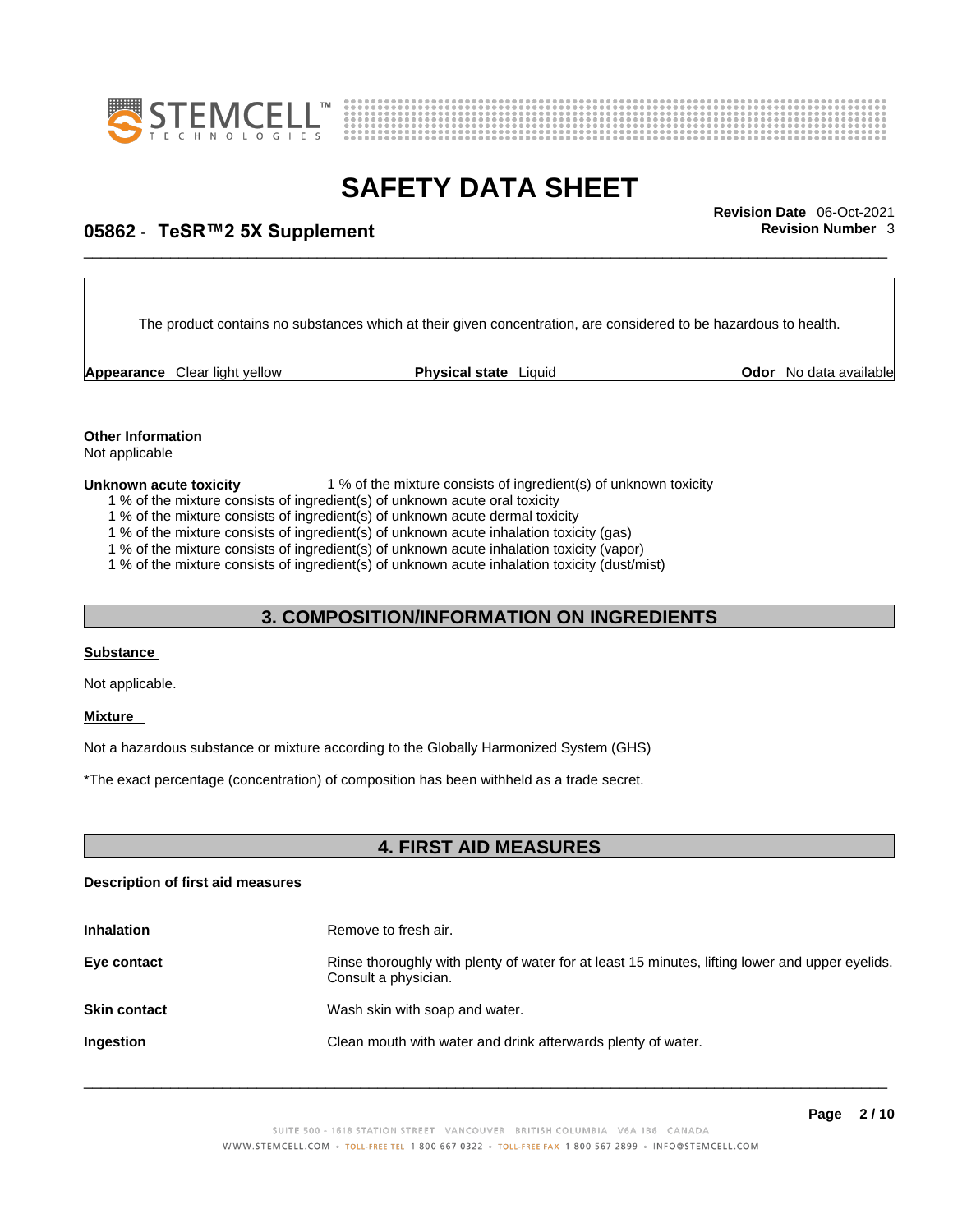



# \_\_\_\_\_\_\_\_\_\_\_\_\_\_\_\_\_\_\_\_\_\_\_\_\_\_\_\_\_\_\_\_\_\_\_\_\_\_\_\_\_\_\_\_\_\_\_\_\_\_\_\_\_\_\_\_\_\_\_\_\_\_\_\_\_\_\_\_\_\_\_\_\_\_\_\_\_\_\_\_\_\_\_\_\_\_\_\_\_\_\_\_\_ **Revision Date** 06-Oct-2021 **05862** - **TeSR™2 5X Supplement Revision Number** 3

| Most important symptoms and effects, both acute and delayed                                                      |                                                                                                                                       |  |
|------------------------------------------------------------------------------------------------------------------|---------------------------------------------------------------------------------------------------------------------------------------|--|
| <b>Symptoms</b>                                                                                                  | No information available.                                                                                                             |  |
|                                                                                                                  | Indication of any immediate medical attention and special treatment needed                                                            |  |
| Note to physicians<br>Treat symptomatically.                                                                     |                                                                                                                                       |  |
|                                                                                                                  |                                                                                                                                       |  |
|                                                                                                                  | <b>5. FIRE-FIGHTING MEASURES</b>                                                                                                      |  |
| <b>Suitable Extinguishing Media</b>                                                                              | Use extinguishing measures that are appropriate to local circumstances and the<br>surrounding environment.                            |  |
| Unsuitable extinguishing media                                                                                   | CAUTION: Use of water spray when fighting fire may be inefficient.                                                                    |  |
| Specific hazards arising from the<br>chemical                                                                    | No information available.                                                                                                             |  |
| <b>Explosion data</b><br><b>Sensitivity to Mechanical Impact None.</b><br><b>Sensitivity to Static Discharge</b> | None.                                                                                                                                 |  |
| Special protective equipment for<br>fire-fighters                                                                | Firefighters should wear self-contained breathing apparatus and full firefighting turnout<br>gear. Use personal protection equipment. |  |

### **6. ACCIDENTAL RELEASE MEASURES**

### **Personal precautions, protective equipment and emergency procedures**

| Ensure adequate ventilation.                                                         |  |  |
|--------------------------------------------------------------------------------------|--|--|
|                                                                                      |  |  |
|                                                                                      |  |  |
| See Section 12 for additional Ecological Information.                                |  |  |
| Methods and material for containment and cleaning up                                 |  |  |
| Prevent further leakage or spillage if safe to do so.                                |  |  |
| Pick up and transfer to properly labeled containers.                                 |  |  |
| Clean contaminated objects and areas thoroughly observing environmental regulations. |  |  |
|                                                                                      |  |  |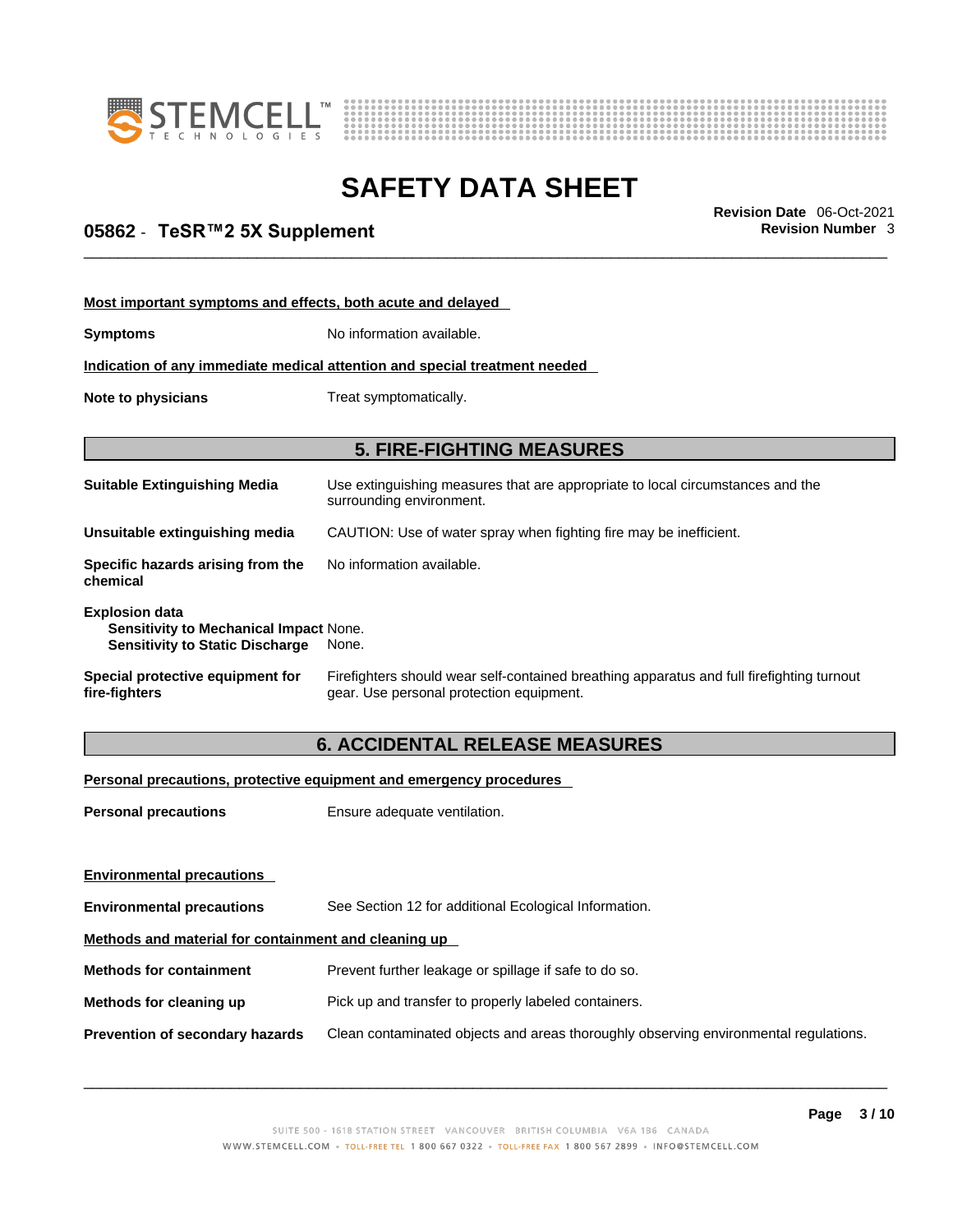



# \_\_\_\_\_\_\_\_\_\_\_\_\_\_\_\_\_\_\_\_\_\_\_\_\_\_\_\_\_\_\_\_\_\_\_\_\_\_\_\_\_\_\_\_\_\_\_\_\_\_\_\_\_\_\_\_\_\_\_\_\_\_\_\_\_\_\_\_\_\_\_\_\_\_\_\_\_\_\_\_\_\_\_\_\_\_\_\_\_\_\_\_\_ **Revision Date** 06-Oct-2021 **05862** - **TeSR™2 5X Supplement Revision Number** 3

|                                                              | 7. HANDLING AND STORAGE                                                                                                                                                     |
|--------------------------------------------------------------|-----------------------------------------------------------------------------------------------------------------------------------------------------------------------------|
| <b>Precautions for safe handling</b>                         |                                                                                                                                                                             |
| Advice on safe handling                                      | Handle in accordance with good industrial hygiene and safety practice.                                                                                                      |
| Conditions for safe storage, including any incompatibilities |                                                                                                                                                                             |
| <b>Storage Conditions</b>                                    | Store in accordance with information listed on the Product Information Sheet (PIS).                                                                                         |
|                                                              | 8. EXPOSURE CONTROLS/PERSONAL PROTECTION                                                                                                                                    |
| <b>Control parameters</b>                                    |                                                                                                                                                                             |
| <b>Exposure Limits</b>                                       | This product, as supplied, does not contain any hazardous materials with occupational<br>exposure limits established by the region specific regulatory bodies.              |
| <b>Appropriate engineering controls</b>                      |                                                                                                                                                                             |
| <b>Engineering controls</b>                                  | <b>Showers</b><br>Eyewash stations<br>Ventilation systems.                                                                                                                  |
|                                                              | Individual protection measures, such as personal protective equipment                                                                                                       |
| <b>Eye/face protection</b>                                   | No special protective equipment required.                                                                                                                                   |
| Skin and body protection                                     | No special protective equipment required.                                                                                                                                   |
| <b>Respiratory protection</b>                                | No protective equipment is needed under normal use conditions. If exposure limits are<br>exceeded or irritation is experienced, ventilation and evacuation may be required. |
| <b>General hygiene considerations</b>                        | Handle in accordance with good industrial hygiene and safety practice.                                                                                                      |

### **9. PHYSICAL AND CHEMICAL PROPERTIES**

**Information on basic physical and chemical properties Physical state** Liquid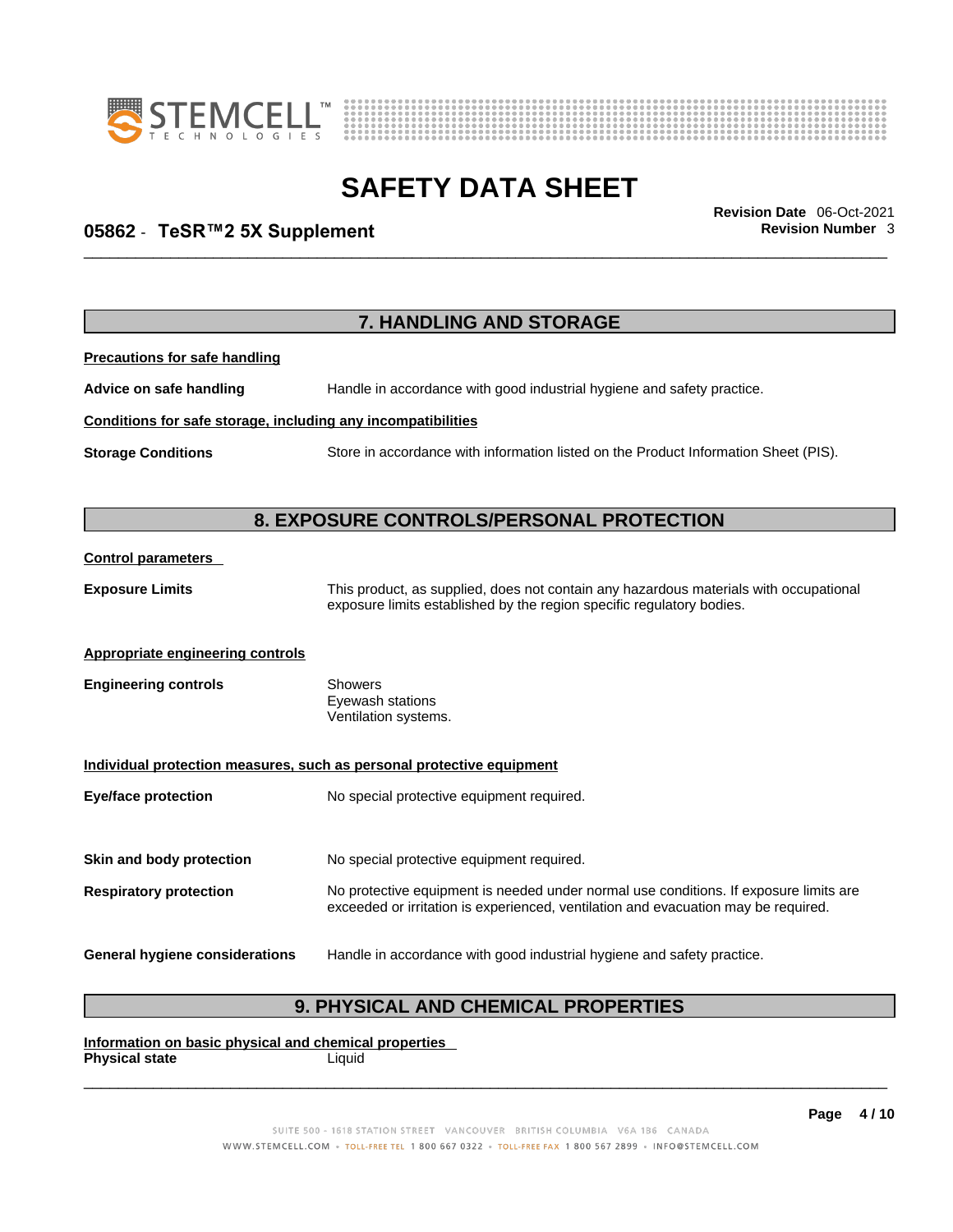



# \_\_\_\_\_\_\_\_\_\_\_\_\_\_\_\_\_\_\_\_\_\_\_\_\_\_\_\_\_\_\_\_\_\_\_\_\_\_\_\_\_\_\_\_\_\_\_\_\_\_\_\_\_\_\_\_\_\_\_\_\_\_\_\_\_\_\_\_\_\_\_\_\_\_\_\_\_\_\_\_\_\_\_\_\_\_\_\_\_\_\_\_\_ **Revision Date** 06-Oct-2021 **05862** - **TeSR™2 5X Supplement Revision Number** 3

**Appearance Clear light yellow** 

**Explosive properties**<br> **Oxidizing properties**<br> **Oxidizing properties**<br> **No information available Oxidizing properties Property CONSCRUTE ACCORDING METHOD Values and METHOD Remarks • Method pH** No data available<br> **Melting point / freezing point** No data available **Melting point / freezing point** No data available None known<br> **Rojling point / bojling range** No data available None Known **Boiling point / boiling range** No data available **None known**<br>
No data available **None known**<br>
No data available **None known Evaporation rate Cone Cone Access Mone Cone Cone Cone Access Provident Cone Cone Access Provident Cone known<br>
<b>Flammability (solid. gas)** No data available Cone Cone Known **Flammability (solid, gas)** No data available None known **Flammability Limit in Air None known None known Upper flammability limit:** No data available **Lower flammability limit:** No data available **Vapor pressure** 1980 in the Modata available 1980 in the Known None known<br> **Vapor density** 1980 in the None Known None known None known **Vapor density** No data available None known **Relative density Water solubility** No data available None known **Solubility in other solvents** No data available None known **Partition coefficient**<br> **Autoignition temperature**<br>
No data available None None known<br>
None known **Autoignition temperature** Mo data available Mone known<br> **Decomposition temperature** No data available None known **Decomposition temperature** No data available<br> **Kinematic viscosity** No data available **Kinematic viscosity No data available None known**<br> **Discussible No data available None known**<br>
None known **Dynamic viscosity No data available None known** 

**Other Information** 

**Color Color Color Color Color Color Color Color Color Color Color Color Color Color Color Color Color Color Color Color Color Color Color Color Color Color Color Color Odor No data available**<br> **Odor threshold No data available** No data available

**No data available** 

**Softening point**<br> **Molecular weight**<br> **Molecular weight**<br> **Molecular weight**<br> **Molecular weight No information available Molecular formula** No information available **VOC Content (%)**<br> **Content (%)**<br>
No information available<br>
No information available **No information available Bulk density No information available** 

### **10. STABILITY AND REACTIVITY**

| <b>Reactivity</b>                                                       | No information available.                 |
|-------------------------------------------------------------------------|-------------------------------------------|
| <b>Chemical stability</b>                                               | Stable under normal conditions.           |
| <b>Possibility of hazardous reactions</b> None under normal processing. |                                           |
| <b>Conditions to avoid</b>                                              | None known based on information supplied. |
| Incompatible materials                                                  | None known based on information supplied. |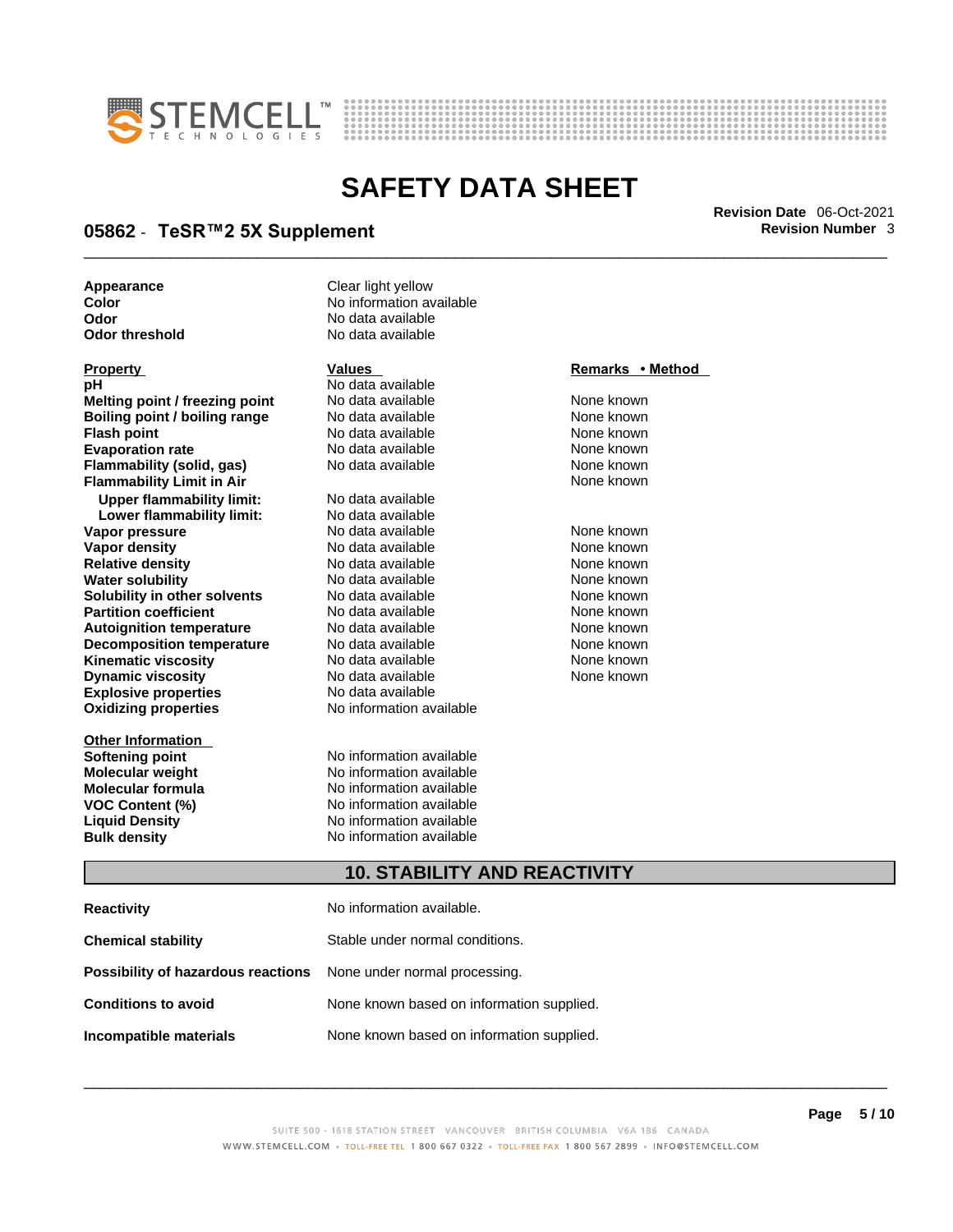



# \_\_\_\_\_\_\_\_\_\_\_\_\_\_\_\_\_\_\_\_\_\_\_\_\_\_\_\_\_\_\_\_\_\_\_\_\_\_\_\_\_\_\_\_\_\_\_\_\_\_\_\_\_\_\_\_\_\_\_\_\_\_\_\_\_\_\_\_\_\_\_\_\_\_\_\_\_\_\_\_\_\_\_\_\_\_\_\_\_\_\_\_\_ **Revision Date** 06-Oct-2021 **05862** - **TeSR™2 5X Supplement Revision Number** 3

**Hazardous decomposition products** None known based on information supplied.

### **11. TOXICOLOGICAL INFORMATION**

**Information on likely routes of exposure**

**Product Information**

| <b>Inhalation</b>                     | Specific test data for the substance or mixture is not available.            |  |
|---------------------------------------|------------------------------------------------------------------------------|--|
| Eye contact                           | Specific test data for the substance or mixture is not available.            |  |
| <b>Skin contact</b>                   | Specific test data for the substance or mixture is not available.            |  |
| Ingestion                             | Specific test data for the substance or mixture is not available.            |  |
|                                       | Symptoms related to the physical, chemical and toxicological characteristics |  |
| <b>Symptoms</b>                       | No information available.                                                    |  |
| <b>Numerical measures of toxicity</b> |                                                                              |  |
| <b>Acute toxicity</b>                 |                                                                              |  |

**Unknown acute toxicity** 1 % of the mixture consists of ingredient(s) of unknown toxicity

1 % of the mixture consists of ingredient(s) of unknown acute oral toxicity

1 % of the mixture consists of ingredient(s) of unknown acute dermal toxicity

1 % of the mixture consists of ingredient(s) of unknown acute inhalation toxicity (gas)

1 % of the mixture consists of ingredient(s) of unknown acute inhalation toxicity (vapor)

1 % of the mixture consists of ingredient(s) of unknown acute inhalation toxicity (dust/mist)

Product Information

### **Delayed and immediate effects as well as chronic effects from short and long-term exposure**

| <b>Skin corrosion/irritation</b>  | No information available. |  |
|-----------------------------------|---------------------------|--|
| <b>Product Information</b>        |                           |  |
| Serious eye damage/eye irritation | No information available. |  |
| <b>Product Information</b>        |                           |  |
| Respiratory or skin sensitization | No information available. |  |
| <b>Product Information</b>        |                           |  |
| <b>Germ cell mutagenicity</b>     | No information available. |  |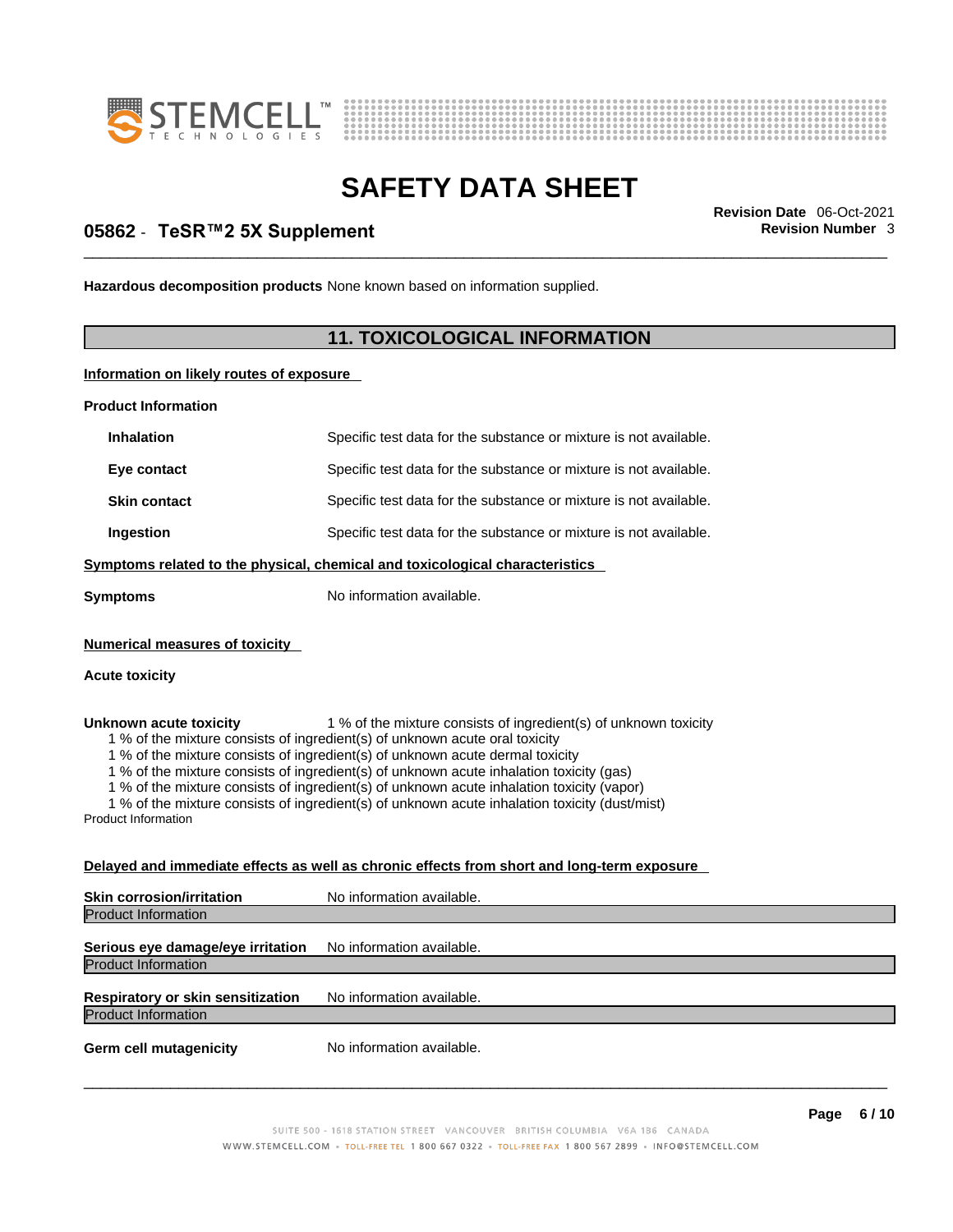



# \_\_\_\_\_\_\_\_\_\_\_\_\_\_\_\_\_\_\_\_\_\_\_\_\_\_\_\_\_\_\_\_\_\_\_\_\_\_\_\_\_\_\_\_\_\_\_\_\_\_\_\_\_\_\_\_\_\_\_\_\_\_\_\_\_\_\_\_\_\_\_\_\_\_\_\_\_\_\_\_\_\_\_\_\_\_\_\_\_\_\_\_\_ **Revision Date** 06-Oct-2021 **05862** - **TeSR™2 5X Supplement Revision Number** 3

| <b>Product Information</b>           |                                    |  |  |
|--------------------------------------|------------------------------------|--|--|
| Carcinogenicity                      | No information available.          |  |  |
| <b>Reproductive toxicity</b>         | No information available.          |  |  |
|                                      | <b>Product Information</b>         |  |  |
| <b>STOT - single exposure</b>        | No information available.          |  |  |
|                                      | <b>Product Information</b>         |  |  |
| <b>STOT - repeated exposure</b>      | No information available.          |  |  |
|                                      | <b>Product Information</b>         |  |  |
| <b>Aspiration hazard</b>             | No information available.          |  |  |
| <b>12. ECOLOGICAL INFORMATION</b>    |                                    |  |  |
| <b>Ecotoxicity</b>                   |                                    |  |  |
|                                      | <b>Product Information</b>         |  |  |
| <b>Persistence and degradability</b> | No information available.          |  |  |
| <b>Bioaccumulation</b>               | There is no data for this product. |  |  |
| Other adverse effects                | No information available.          |  |  |
|                                      |                                    |  |  |
|                                      | <b>13. DISPOSAL CONSIDERATIONS</b> |  |  |
| <b>Waste treatment methods</b>       |                                    |  |  |

| Waste from residues/unused | Dispose of in accordance with local regulations. Dispose of waste in accordance with |
|----------------------------|--------------------------------------------------------------------------------------|
| products                   | environmental legislation.                                                           |
| Contaminated packaging     | Do not reuse empty containers.                                                       |

### **14. TRANSPORT INFORMATION**

DOT Not regulated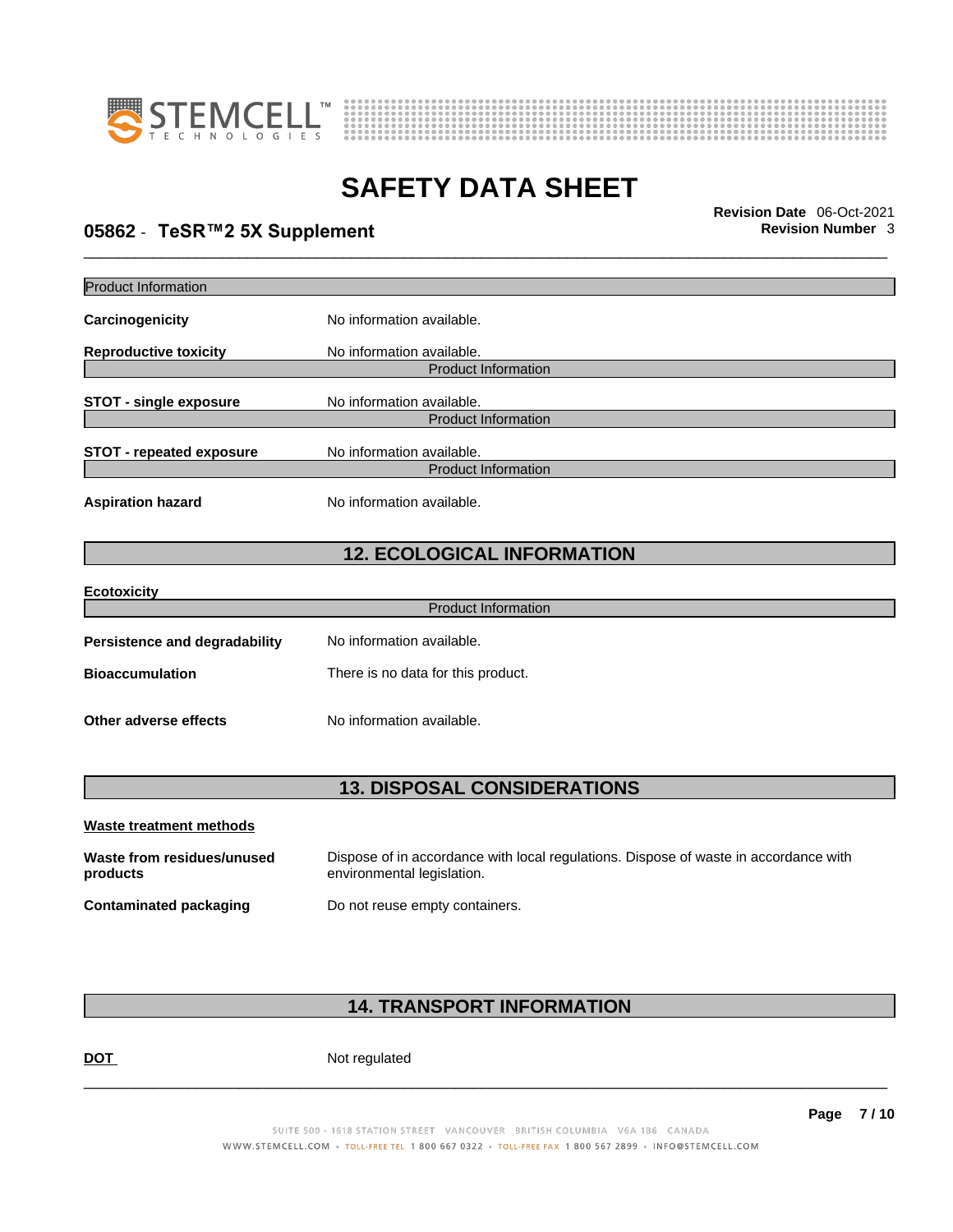



\_\_\_\_\_\_\_\_\_\_\_\_\_\_\_\_\_\_\_\_\_\_\_\_\_\_\_\_\_\_\_\_\_\_\_\_\_\_\_\_\_\_\_\_\_\_\_\_\_\_\_\_\_\_\_\_\_\_\_\_\_\_\_\_\_\_\_\_\_\_\_\_\_\_\_\_\_\_\_\_\_\_\_\_\_\_\_\_\_\_\_\_\_ **Revision Date** 06-Oct-2021 **05862** - **TeSR™2 5X Supplement Revision Number** 3

| <b>TDG</b>        | Not regulated |
|-------------------|---------------|
| <b>MEX</b>        | Not regulated |
| <u>ICAO (air)</u> | Not regulated |
| <b>IATA</b>       | Not regulated |
| <b>IMDG</b>       | Not regulated |
| <b>RID</b>        | Not regulated |
| <b>ADR</b>        | Not regulated |
| <b>ADN</b>        | Not regulated |

### **15. REGULATORY INFORMATION**

| <b>International Inventories</b> |                 |  |
|----------------------------------|-----------------|--|
| <b>TSCA</b>                      | Does not comply |  |
| <b>DSL/NDSL</b>                  | Does not comply |  |
| <b>EINECS/ELINCS</b>             | Does not comply |  |
| <b>ENCS</b>                      | Does not comply |  |
| <b>IECSC</b>                     | Does not comply |  |
| <b>KECL</b>                      | Does not comply |  |
| <b>PICCS</b>                     | Does not comply |  |
| <b>AICS</b>                      | Does not comply |  |
|                                  |                 |  |

 **Legend:** 

 **TSCA** - United States Toxic Substances Control Act Section 8(b) Inventory

 **DSL/NDSL** - Canadian Domestic Substances List/Non-Domestic Substances List

 **EINECS/ELINCS** - European Inventory of Existing Chemical Substances/European List of Notified Chemical Substances

 **ENCS** - Japan Existing and New Chemical Substances

 **IECSC** - China Inventory of Existing Chemical Substances

 **KECL** - Korean Existing and Evaluated Chemical Substances

 **PICCS** - Philippines Inventory of Chemicals and Chemical Substances

 **AICS** - Australian Inventory of Chemical Substances

### **US Federal Regulations**

### **SARA 313**

Section 313 of Title III of the Superfund Amendments and Reauthorization Act of 1986 (SARA). This product does not contain any chemicals which are subject to the reporting requirements of the Act and Title 40 of the Code of Federal Regulations, Part 372.

| No |  |
|----|--|
| No |  |
|    |  |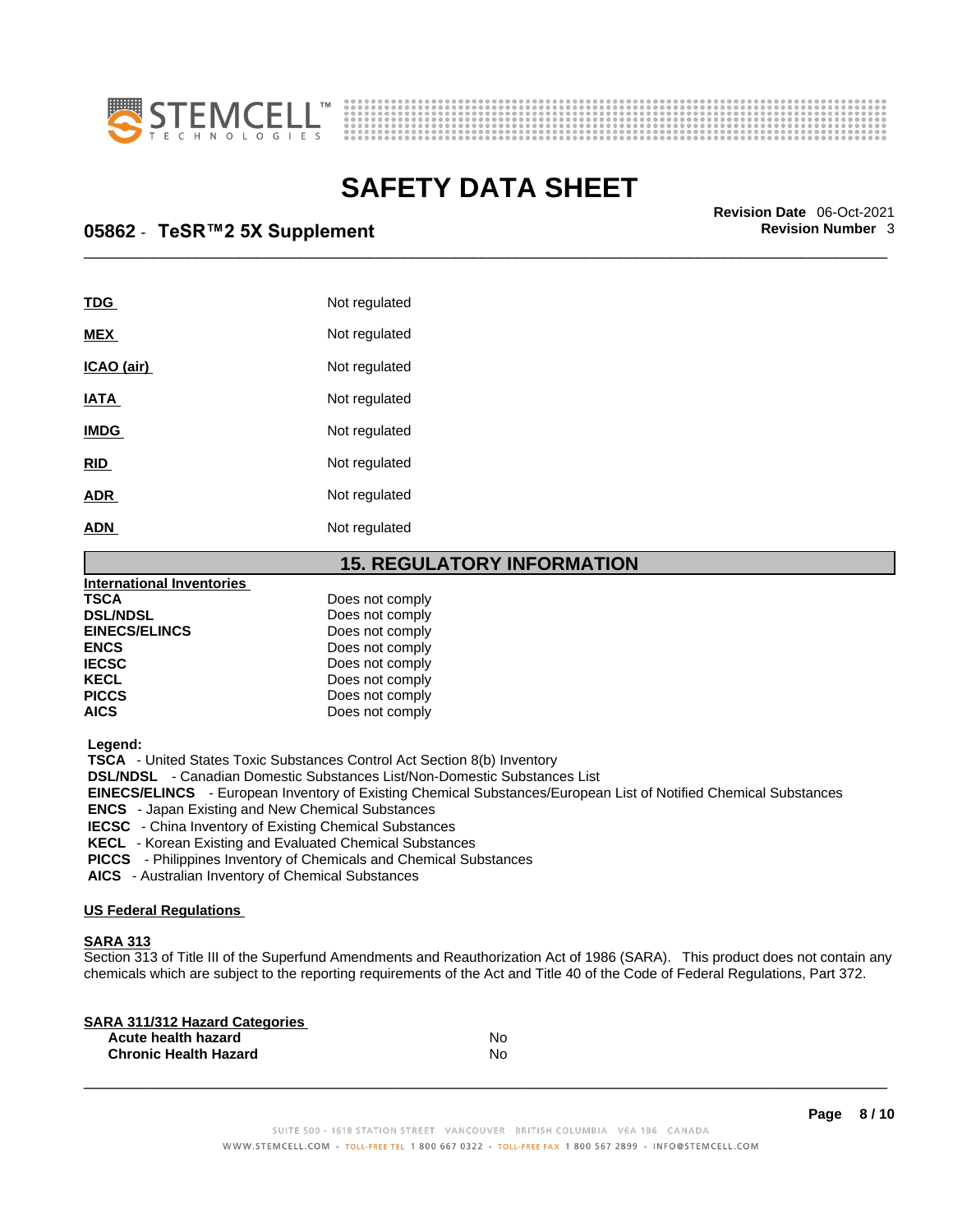



# \_\_\_\_\_\_\_\_\_\_\_\_\_\_\_\_\_\_\_\_\_\_\_\_\_\_\_\_\_\_\_\_\_\_\_\_\_\_\_\_\_\_\_\_\_\_\_\_\_\_\_\_\_\_\_\_\_\_\_\_\_\_\_\_\_\_\_\_\_\_\_\_\_\_\_\_\_\_\_\_\_\_\_\_\_\_\_\_\_\_\_\_\_ **Revision Date** 06-Oct-2021 **05862** - **TeSR™2 5X Supplement Revision Number** 3

| Fire hazard                       | No |  |
|-----------------------------------|----|--|
| Sudden release of pressure hazard | Nο |  |
| <b>Reactive Hazard</b>            | No |  |

#### **CWA** (Clean Water Act)

This product does not contain any substances regulated as pollutants pursuant to the Clean Water Act (40 CFR 122.21 and 40 CFR 122.42).

#### **CERCLA**

This material, as supplied, does not contain any substances regulated as hazardous substances under the Comprehensive Environmental Response Compensation and Liability Act (CERCLA) (40 CFR 302) or the Superfund Amendments and Reauthorization Act (SARA) (40 CFR 355). There may be specific reporting requirements at the local, regional, or state level pertaining to releases of this material.

#### **US State Regulations**

### **California Proposition 65**

This product contains the following Proposition 65 chemicals.

| Chemical name  | Proposition 65<br>California F |  |
|----------------|--------------------------------|--|
| Trade secret - | Carcinogen                     |  |
|                | Developmental                  |  |

### **U.S. State Right-to-Know Regulations**

#### **US State Regulations**

| Chemical name      | New Jersey | <b>Massachusetts</b> | Pennsylvania |
|--------------------|------------|----------------------|--------------|
| Water<br>7732-18-5 |            |                      |              |
| Trade secret       |            |                      |              |

### **U.S. EPA Label Information**

**EPA Pesticide Registration Number** Not applicable

### **16. OTHER INFORMATION, INCLUDING DATE OF PREPARATION OF THE LAST REVISION**

**Prepared By, State Control. STEMCELL Technologies Canada Inc.** Canada Inc. **Revision Date** 06-Oct-2021 **Revision Note** Noinformation available.